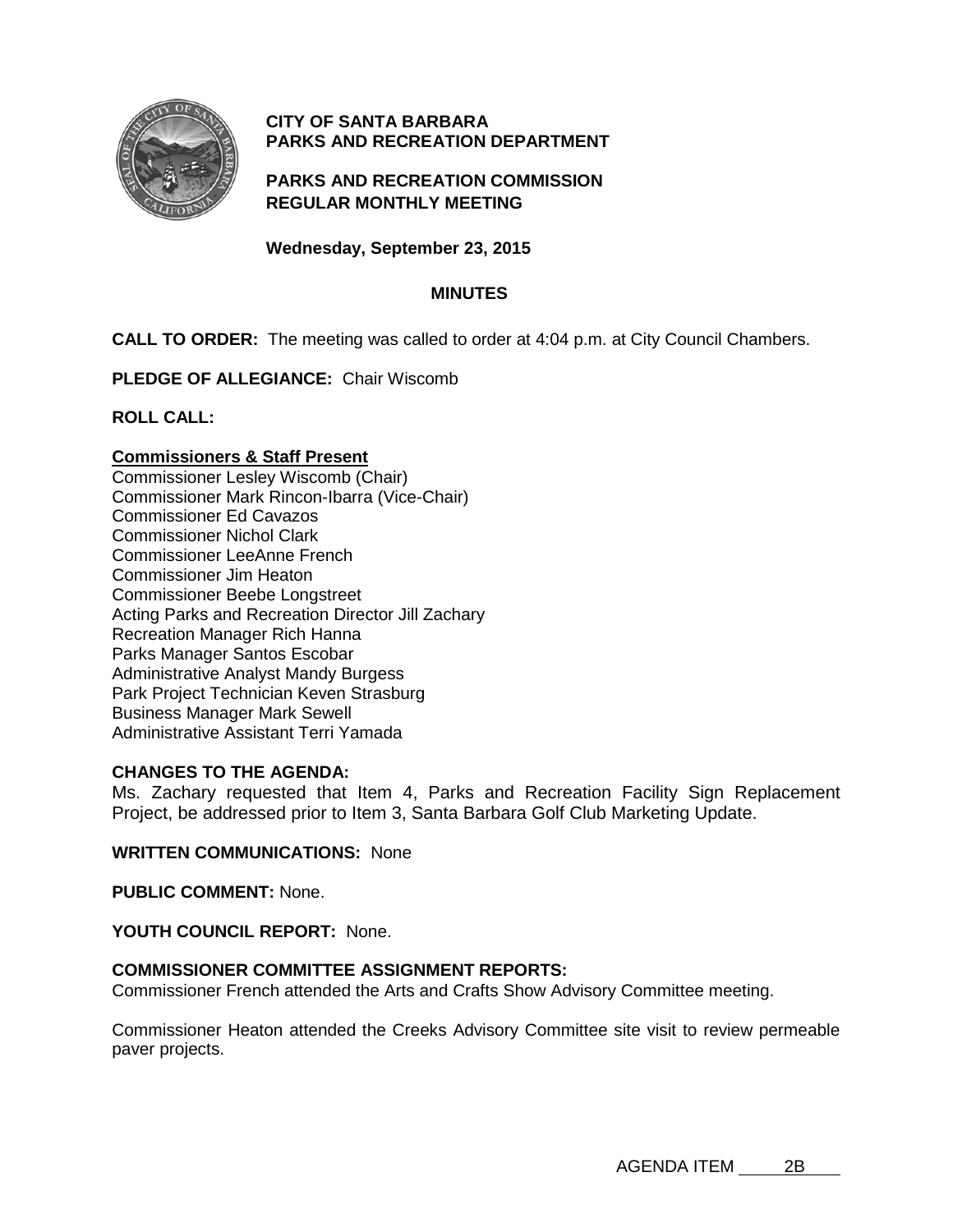Commissioner Longstreet attended the Neighborhood Advisory Council (NAC) meeting and reported that in October the committee would be receiving a presentation on the Bicycle Master Plan and the public is welcome to attend.

Commissioner Clark attended the Community meeting on the universal access trail at the Douglas Family Preserve and the Parks and Recreation Community (PARC) Foundation board meeting.

Commissioner Rincon-Ibarra attended the NAC meeting and reported that at this time there will not be a new stop sign installed at Ortega and Bath Streets (Pocket Park).

Chair Wiscomb attended the PARC Foundation board meeting and announced that the 90+ Birthday party will be held on Thursday, October 22, at the Carrillo Recreation Center beginning at noon. Commission Wiscomb also attended the City Council meeting of September 22 and spoke on behalf of the Commission in support of the funding and acquisition of the Veronica Meadows property. The project was unanimously supported by the Council.

## **COMMISSION AND STAFF COMMUNICATIONS:** None.

## **CONSENT CALENDAR:**

1. Summary of Council Actions – For Information

The Commission received this item; there were no questions.

2. Approval of Minutes – For Action

Recommendation: That the Commission waive the reading and approve the minutes of the special joint meeting (site visit) of August 19, 2015; and the regular meeting of August 26, 2015.

**Commissioner Longstret moved, seconded by Commissioner French, and passed 7/0 to waive the reading and approve the minutes of special joint meeting of August 19, 2015; and the regular meeting of August 26, 2015.**

## **ADMINISTRATIVE AND STAFF REPORTS**

3. Santa Barbara Golf Club Marketing Update – For Information

Recommendation: That the Commission receive an update on Marketing Strategy at Santa Barbara Golf Club.

Documents:

- Staff Report dated September 23, 2015
- Staff PowerPoint presented by Staff

Speakers:

- Staff: Acting Parks and Recreation Director Jill Zachary; Business Manager Mark Sewell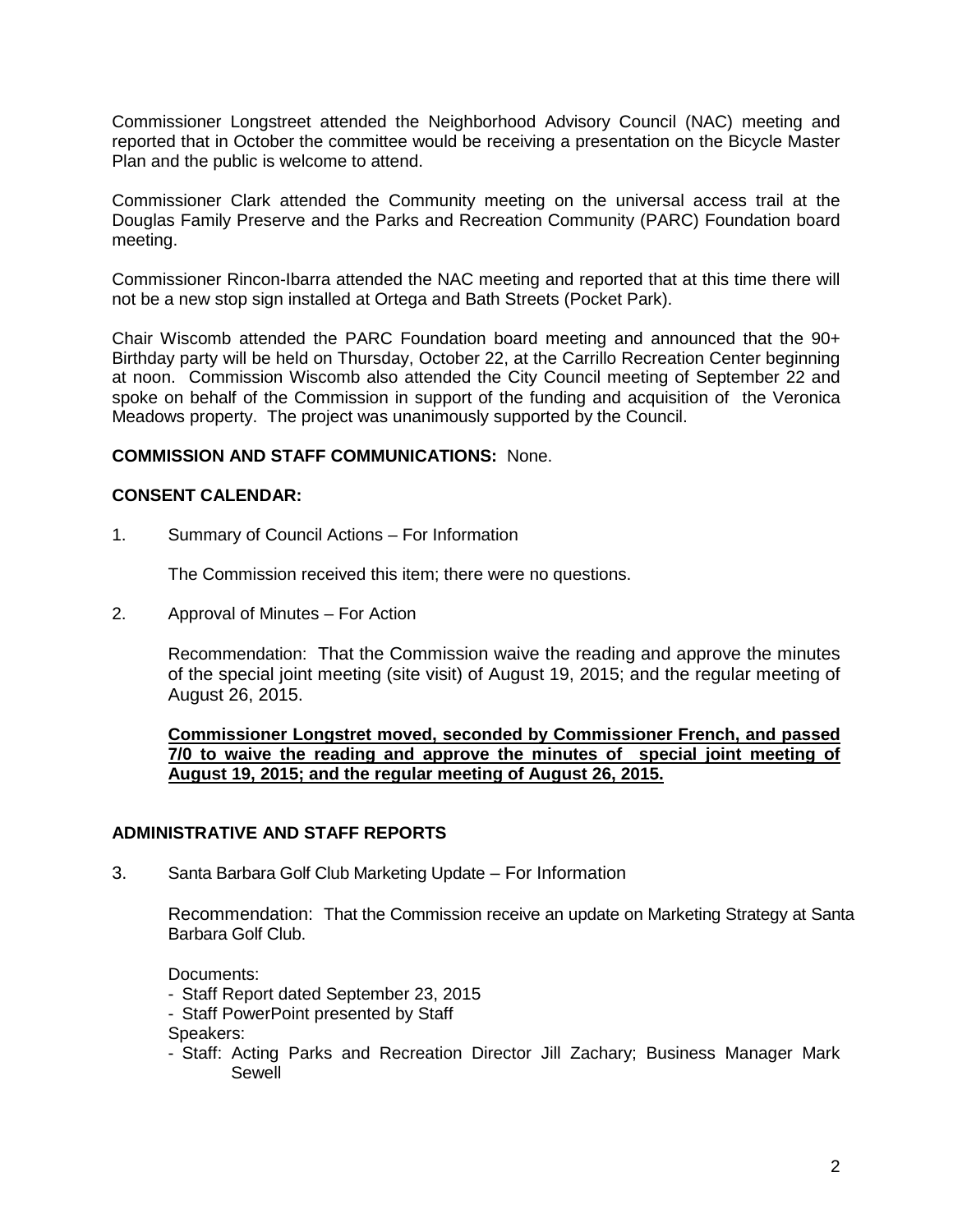The Commission unanimously received the report and their questions were answered.

4. Parks and Recreation Facility Sign Replacement Project – For Information

Recommendation: That the Commission receive a report on the Parks and Recreation Facility Sign Replacement Project.

Documents:

- Staff Report dated September 23, 2015
- Staff PowerPoint presented by Staff
- Speakers:

Staff: Acting Parks and Recreation Director Jill Zachary; Administrative Analyst Amanda **Burgess** 

The Commission unanimously received the report and their questions were answered.

## **OLD BUSINESS**

None

#### **NEW BUSINESS**

5. Proposed Playground and Site Improvements at the Municipal Tennis Center – For Action

Recommendation: That the Commission review the proposed playground design and site improvements and recommend that the Parks and Recreation Department finalize the design and submit a Coastal Development Permit application.

Documents:

- Staff Report dated September 23, 2015
- Staff PowerPoint Presentation

Speakers:

- Staff: Acting Parks and Recreation Director Jill Zachary; Park Project Technician Keven Strasburg
- Email Communication: Eva Inbar

Commissioner French inquired about the size the patio. Mr. Strasburg answered that the patio was sixteen feet deep by forty feet long.

Commissioner Longstreet commented that she understands the neighbor concerns related to night time activities going on here, however she has found that in all City facilities, there is better safety when there are more positive activities. She added that she is happy to see all of the proposed improvements to the park.

Commissioner Cavazos asked that staff keep in mind safety and the people having to cross the street to access the playground.

Commissioner Rincon-Ibarra added that it would nice to see more than four benches for the parents.